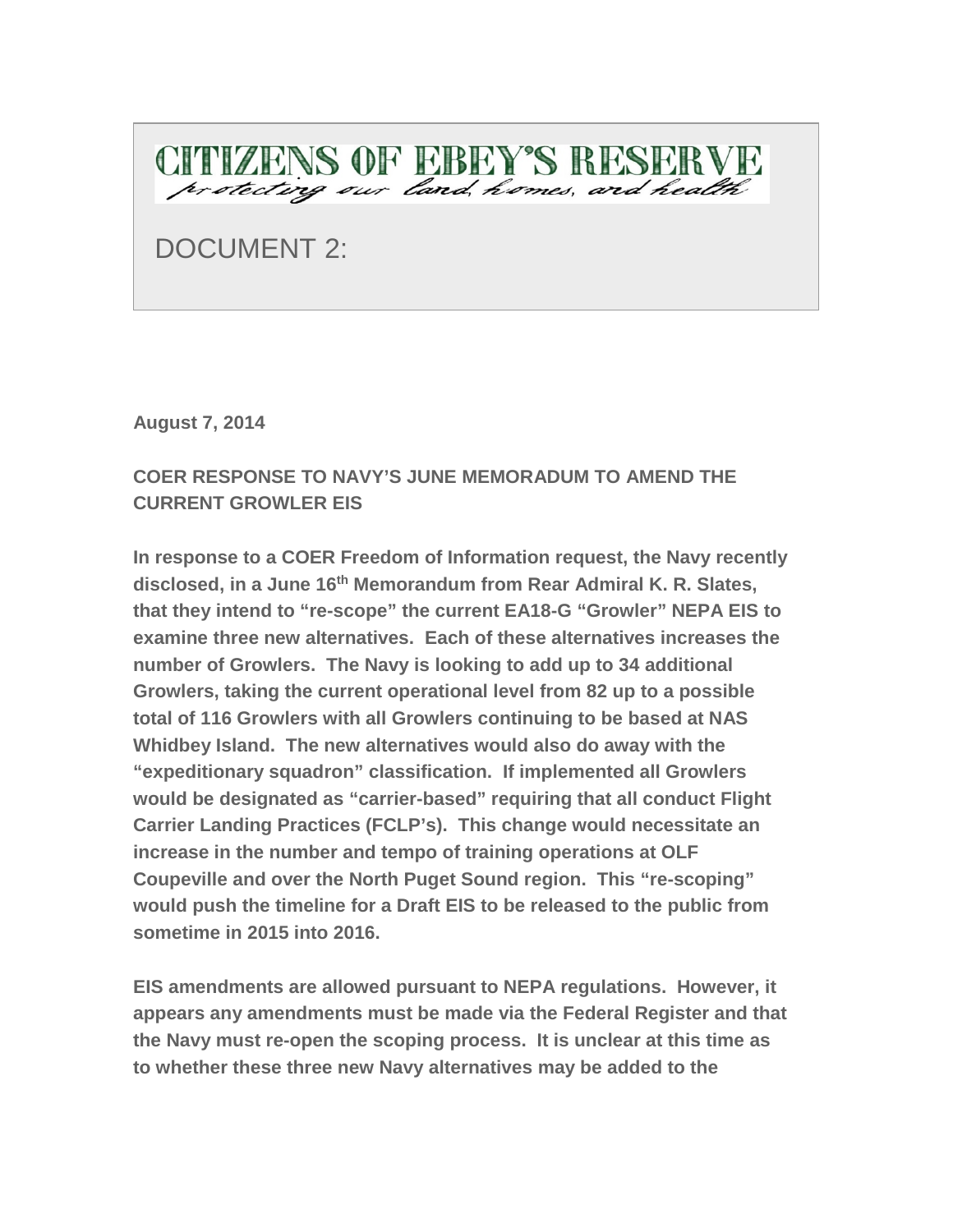**existing EIS or whether these alternatives are sufficiently different to require that an entirely new EIS process be started.**

**The COER Board of Directors is issuing this policy paper in strong opposition to the amended Navy Growler EIS as it was detailed in Rear Admiral Slates June 16, 2014 memorandum.**

## **Background:**

**The transition from EA6-B "Prowlers" to EA18-G "Growlers" was effected under the terms of a Navy 2005 Environmental Assessment ("EA"). That 2005 EA asserted that the Growlers would have less impact upon surrounding communities than the Prowlers had had because the Growlers were quieter and because the number of annual operations at the OLF would be decreased to an annual limit of 6,972 operations. Because of this "***less impact"* **claim, the Navy was able to avoid performing a more detailed "Environmental Impact Statement" ("EIS") as required by NEPA. That** *less impact* **claim later proved to be untrue.**

**The Growlers cause more noise than the Prowlers. Noise is defined as harmful sound. In 2013 COER engaged an independent noise study (JGL Noise Study, 2013) which found that the Growlers are both louder than the Prowlers for most operations and that the Growlers' lower frequency levels are unsafe and harmful to the human body and organs. The testing was conducted at five locations around the Coupeville OLF. Maximum Growler sound levels exceeded hearing protection requirements and surpassed Washington State, U.S. Environmental Protection Agency and World Health Organization community noise protection guidelines at all five locations. Navy documents subsequently obtained by COER agree with the JGL Study and show that the Navy is clearly worried about the effects of jet aircraft noise on military personnel. The World Health Organization has focused on the dangers of jet aircraft noise on civilian populations. The Navy has acknowledged in other documentation just how much noise the Growlers generate. For instance, in the Navy's P8 transition EIS it was stated that the noise of the P8s at NASWI would not be discernable because 98% of the noise at Ault Field is generated by Growlers.**

**Similarly, contrary to the Navy's assertions in their 2005 EA that the**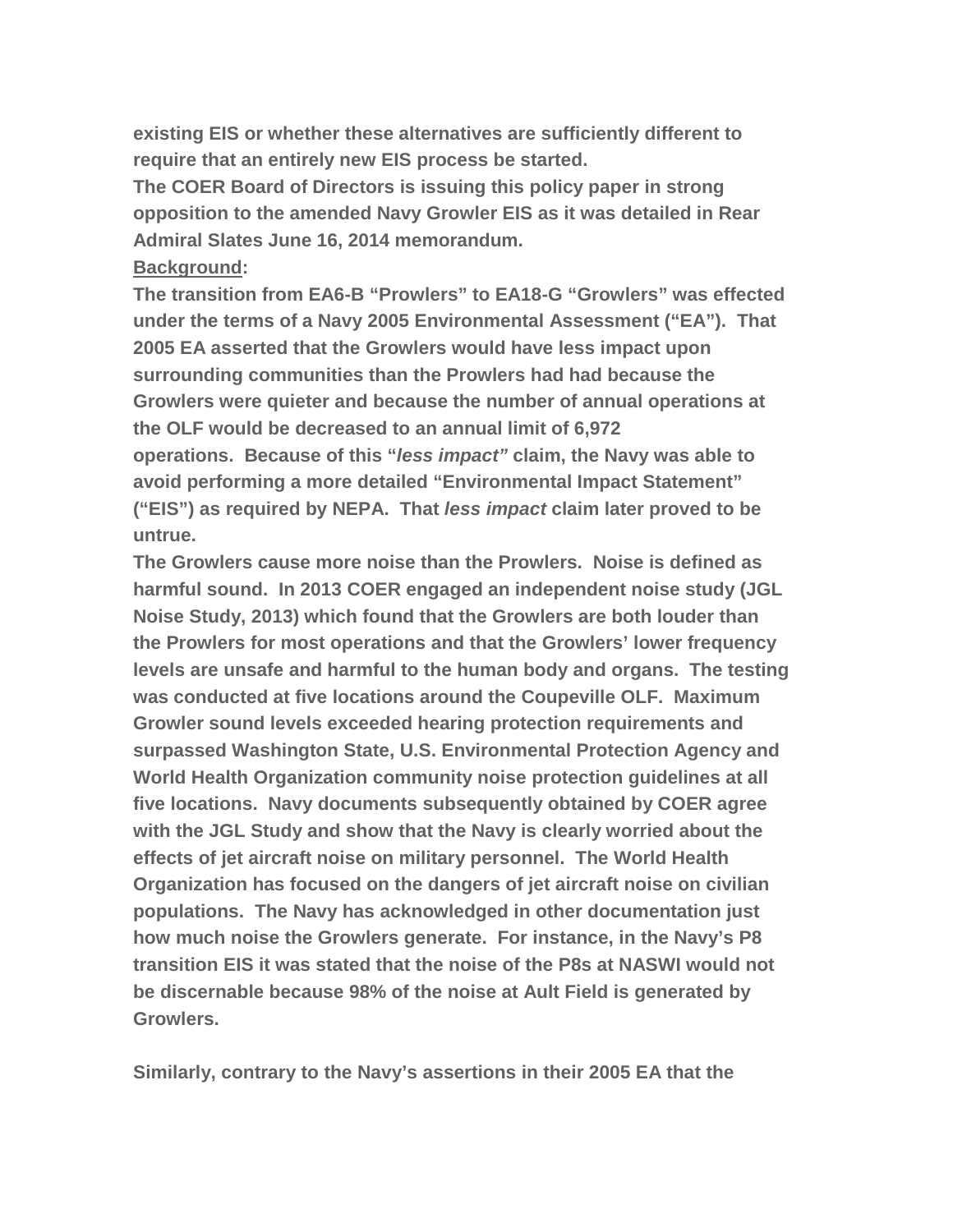**number of flight operations at the OLF would decrease, the number increased significantly. Navy information obtained by COER through FOIA requests show the following number of annual flight operations at the OLF:**

**2008 – 20,548 operations; 2009 – 5,292 operations; 2010 – 6,476 operations; 2011 – 9,378 operations; and 2012 – 9,669 operations.**

**In 2013 a total of 6,972 operations had been conducted through May when operations were suspended for 11 months following the filing of COER's NEPA lawsuit. With regard to this suspension, Captain Nortier, Commander of NASWI, acknowledged that operations at the OLF had been suspended because by May the Navy had already exceeded its 2005 EA numbers.**

**Following the filing of COER's lawsuit and the suspension of operations at the OLF, the Navy finally agreed to perform the current EIS and publicly stated that it would examine all Growler operations at NASWI and the OLF.**

## **Whether the Revised Growler EIS is by amendment or started anew, COER contends the Navy should include all of the following:**

• The DRAFT EIS should be completed by the end of 2015. It is unreasonable for the Navy to expect local civilian communities in four counties to wait longer than originally promised for a draft EIS initiated in 2013 while the Navy continues to conduct Growler operations over those affected communities. The new proposed 2016 date could theoretically continue to be pushed out in time with new amendments by the Navy -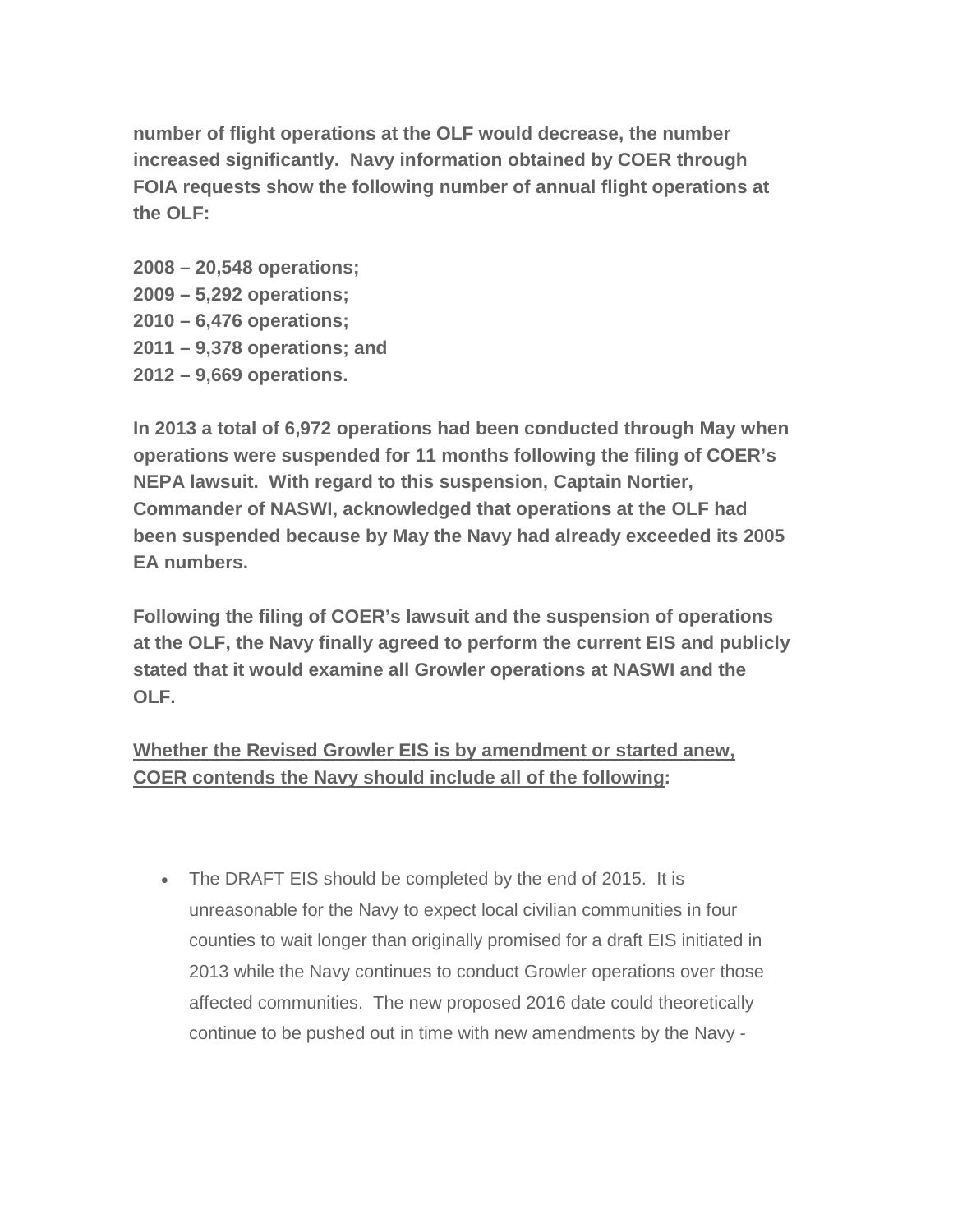delaying the draft and final EIS even longer. Preferably, all Growler operations should be suspended until the completion of the EIS process.

- Revised EIS Scoping meetings should be held in all North Puget Sound impacted communities including the San Juan Islands, Port Townsend, Camano Island and La Conner, not just in Coupeville, Oak Harbor and Anacortes as was done with initial Growler EIS scoping meetings. Every community which is impacted by Growler operations must be brought into the discussion in a meaningful way.
- The Revised EIS should start from a zero impact basis when considering Growler impacts. The Navy's past practice of avoiding its NEPA obligations by claiming there is "no significant additional impact" by bootstrapping from previous un-analyzed operations must stop. The Navy has never before published an EIS or other impact analysis determining whether any training at all should occur at the Coupeville OLF or over the North Puget Sound region. That analysis must be done now. COER contends that for the Navy to do an EIS which only considers adding more Growler squadrons to what is currently based at NASWI when no analysis was ever performed for bringing in either the Prowlers in the first place or for the transition from Prowlers to Growlers would not satisfy the requirements of NEPA. This Revised EIS must examine impacts on the communities compared to no military jet presence (Prowlers or Growlers) and no FCLPs or other low level operations.